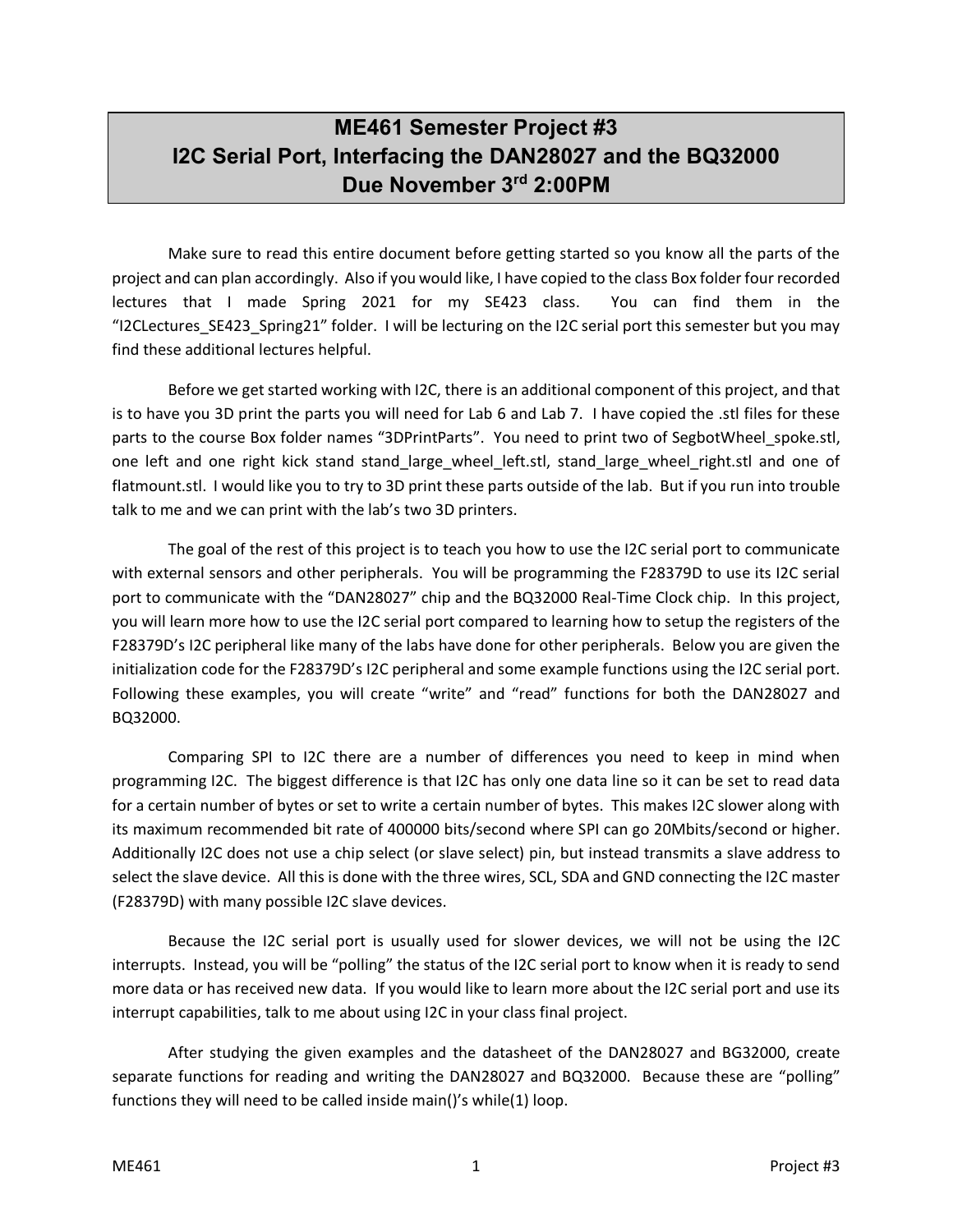uint16\_t WriteDAN28027RCServo(uint16\_t RC1, uint16\_t RC2)

uint16\_t ReadDAN28027ADC(uint16\_t \*ADC1, uint16\_t \*ADC2)

uint16\_t WriteBQ32000(uint16\_t second,uint16\_t minute,uint16\_t hour,uint16\_t day,uint16\_t date,uint16\_t month,uint16\_t year)

uint16\_t ReadBQ32000(uint16\_t \*second,uint16\_t \*minute,uint16\_t \*hour,uint16\_t \*day,uint16\_t \*date,uint16\_t \*month,uint16\_t \*year)

## The TMS320F28379D I2C users guide can be found at

[http://coecsl.ece.illinois.edu/ME461/labs/I2CCondensed\\_TechRef.pdf](http://coecsl.ece.illinois.edu/me461/labs/I2CCondensed_TechRef.pdf)

The DAN28027 Datasheet can be found at

[http://coecsl.ece.illinois.edu/ME461/labs/DAN28027\\_I2C\\_Datasheet.pdf](http://coecsl.ece.illinois.edu/me461/labs/DAN28027_I2C_Datasheet.pdf)

The BQ32000 Datasheet with some ME461 additions can be found at

[http://coecsl.ece.illinois.edu/ME461/labs/bq32000Condensed.pdf](http://coecsl.ece.illinois.edu/me461/labs/bq32000Condensed.pdf)

## **Items you need to solder.**

You will need to solder two wires and a two pin header to your green board connecting SDA and SCL to the DAN28027 chip.

The DAN28027 SDA pin is brought out at pin 5 of SV15. Connect it to GPIO40 which is F28379D Launchpad pin 50.

The DAN28027 SCL pin is brought out at pin 3 of SV15. Connect it to GPIO41 which is F28379D Launchpad pin 49.

Solder a "two pin" header to pins 14 and 16 of SV15. You will connect these two header pins to two digital inputs of the oscilloscope to see the RCServo PWM signal changing.

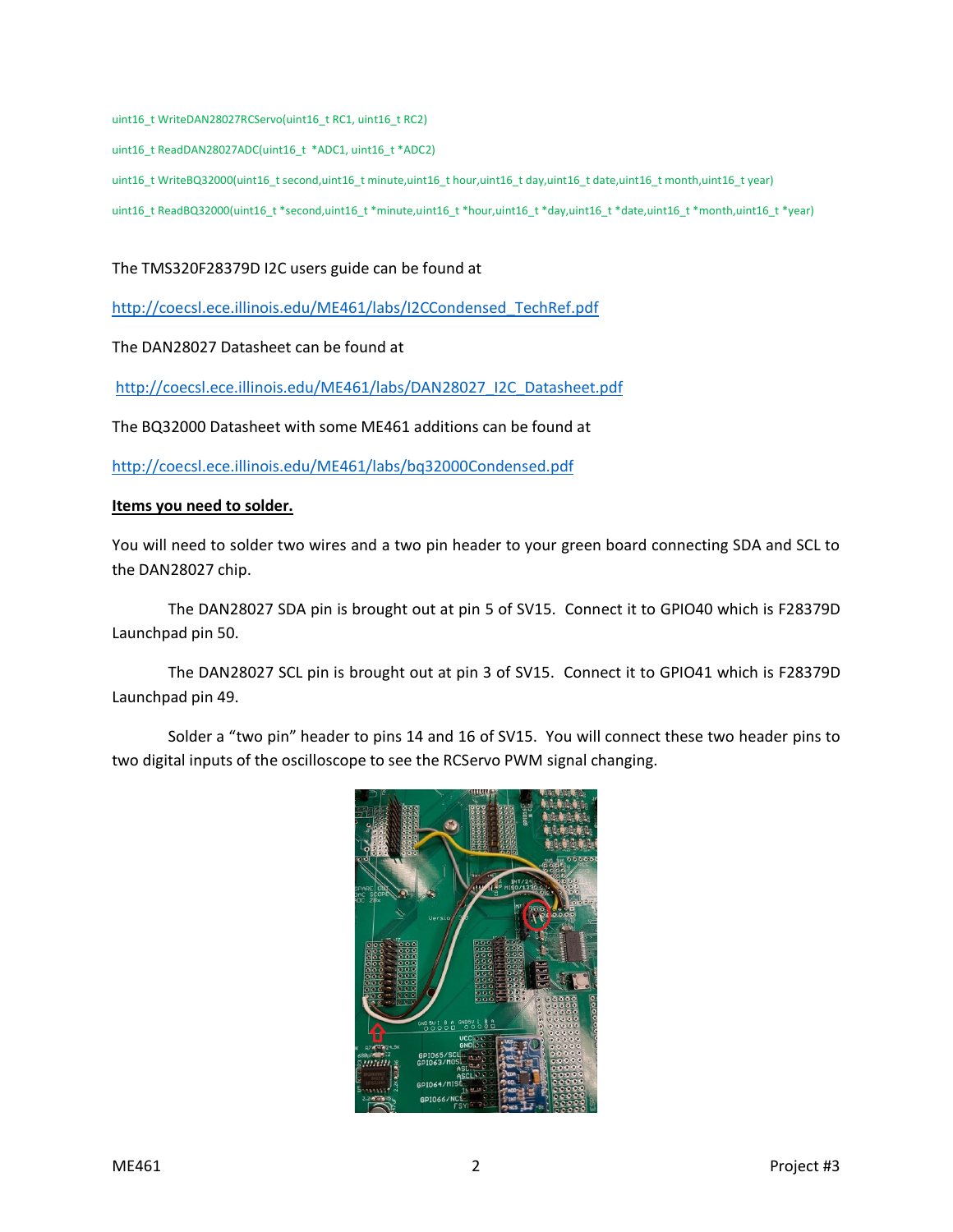**I2C initialization function**, cut and paste into your C file and call it after the init serial() function in main() and before the while(1) continuous loop (Not inside the loop).

```
void I2CB_Init(void)
{
   EALLOW;
  /* Enable internal pull-up for the selected I2C pins */
   GpioCtrlRegs.GPBPUD.bit.GPIO40 = 1;
   GpioCtrlRegs.GPBPUD.bit.GPIO41 = 1;
   /* Set qualification for the selected I2C pins */
   GpioCtrlRegs.GPBQSEL1.bit.GPIO40 = 3;
   GpioCtrlRegs.GPBQSEL1.bit.GPIO41 = 3;
   /* Configure which of the possible GPIO pins will be I2C_B pins using GPIO regs*/
   GpioCtrlRegs.GPBGMUX1.bit.GPIO40 = 1;
   GpioCtrlRegs.GPBMUX1.bit.GPIO40 = 2;
   GpioCtrlRegs.GPBGMUX1.bit.GPIO41 = 1;
   GpioCtrlRegs.GPBMUX1.bit.GPIO41 = 2;
   EDIS;
  // Initialize I2C
  I2cbRegs.I2CMDR.bit.IRS = 0;
  // 200MHz / 20 = 10MHz
  I2cbRegs.I2CPSC.all = 19;
  // 10MHz/40 = 250KHz
 I2cbRegs.I2CCLKL = 15; //psc > 2 so d = 5 See Usersguide
  I2cbRegs.I2CCLKH = 15; //psc > 2 so d = 5 See Usersguide
  I2cbRegs.I2CIER.all = 0x00;
  I2cbRegs.I2CMDR.bit.IRS = 1;
  DELAY_US(5000);
}
```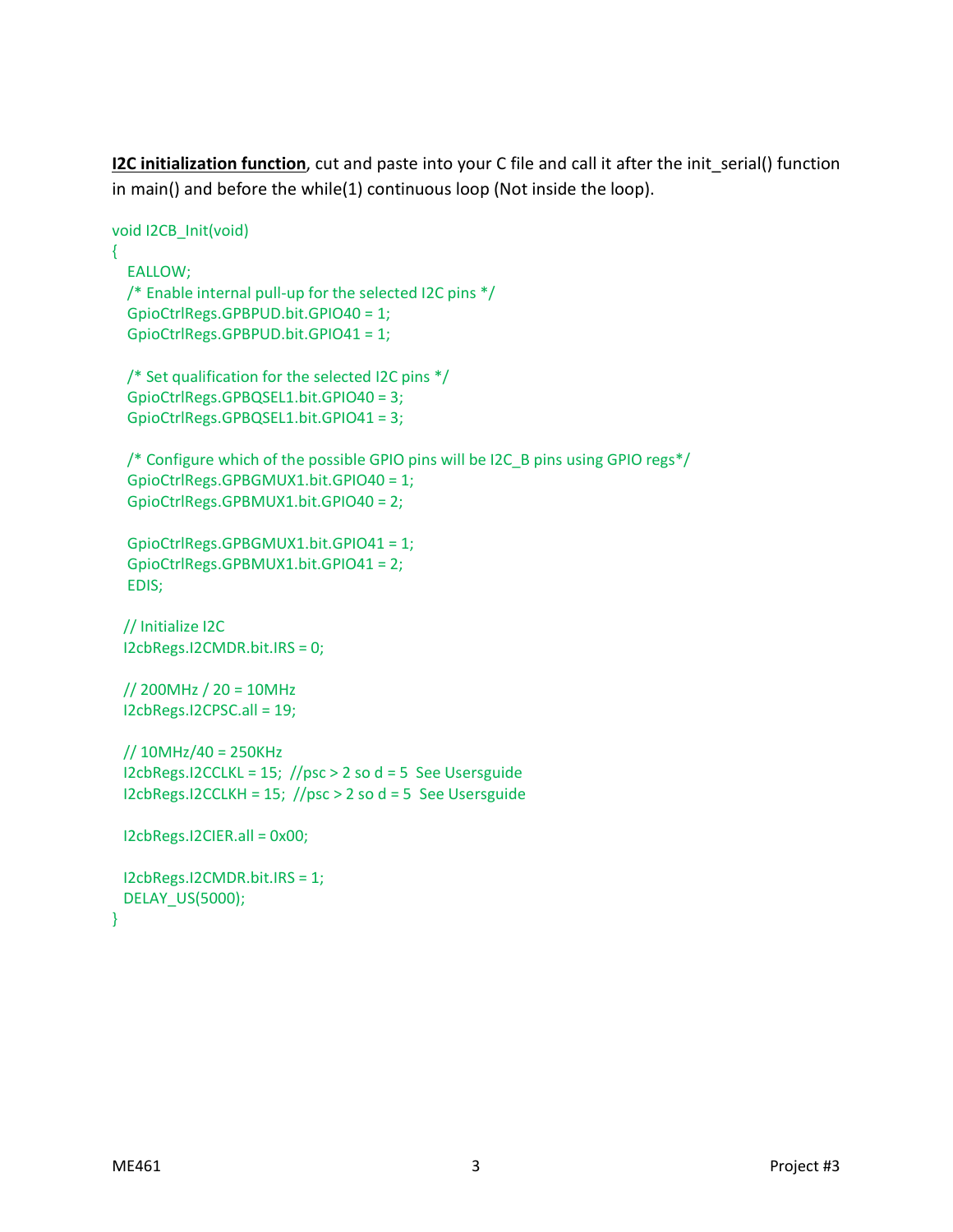**Example of an I2C write function.** This is for a fictitious chip named CHIPXYZ. It has 16 registers inside the chip. Here the function is writing to registers 4, 5, 6 and 7. Registers 4 and 5 are each 8bits and make up a 16bit command to CHIPXYZ. Register 4 is the LSB (least significant byte) and Register 5 is the MSB (most significant byte). In the same way registers 6 and 7 make up another command to CHIPXYZ and register 6 is LSB and register 7 is MSB. CHIPXYZ's slave address is **0x25**.

```
//Write 2 16bit commands (LSB then MSB) to I2C Slave CHIPXYZ starting at CHIPXYZ's register 4,
uint16_t WriteTwo16BitValuesToCHIPXYZ(uint16_t Cmd16bit_1, uint16_t Cmd16bit_2) {
  uint16 t Cmd1LSB = 0;
  uint16 t Cmd1MSB = 0;
  uint16 t Cmd2LSB = 0;
  uint16_t Cmd2MSB = 0;
   Cmd1LSB = Cmd16bit_1 & 0xFF; //Bottom 8 bits of command
  Cmd1MSB = (Cmd16bit_1 >> 8) & 0xFF; / Top 8 bits of command
   Cmd2LSB = Cmd16bit_2 & 0xFF; //Bottom 8 bits of command
   Cmd2MSB = (Cmd16bit_2 >> 8) & 0xFF; //Top 8 bits of command
  DELAY US(200); // Allow time for I2C to finish up previous commands. It pains me to have this
                   // delay here but I have not had time to figure out what status bit to poll on to
                   // to check if the I2C peripheral is ready of the next command. I have tried the busy
                   // bit but that gave me some issues especially at startup. This would be a great
                   // choice for a part of your final project if you would like to learn more about I2C. 
  if (I2cbRegs.I2CSTR.bit.BB == 1) { // Check if I2C busy, if it is better
    return 2; \frac{1}{10} to Exit and try again next sample
   } // This should not happen too often
   while(!I2cbRegs.I2CSTR.bit.XRDY); //Poll until I2C ready to Transmit
   I2cbRegs.I2CSAR.all = 0x25; // I2C address of ChipXYZ
  I2cbRegs.I2CCNT = 5; //Num Values plus Start Register 4 + 1I2cbRegs.I2CDXR.all = 4; // First need to transfer the Register value
                  // to start writing data
   // I2C in master mode (MST), I2C is in transmit mode (TRX) with start and stop
   I2cbRegs.I2CMDR.all = 0x6E20;
   while(!I2cbRegs.I2CSTR.bit.XRDY); //Poll until I2C ready to Transmit
   I2cbRegs.I2CDXR.all = Cmd1LSB; // Write Command 1 LSB
  if (I2cbRegs.I2CSTR.bit.NACK == 1){ // Check for No Acknowledgement
    return 3; // This should not happen
   }
   while(!I2cbRegs.I2CSTR.bit.XRDY); //Poll until I2C ready to Transmit
   I2cbRegs.I2CDXR.all = Cmd1MSB; // Write Command 1 MSB
  if (I2cbRegs.I2CSTR.bit.NACK == 1){ // Check for No Acknowledgement
    return 3; // This should not happen
   }
```

```
 while(!I2cbRegs.I2CSTR.bit.XRDY); //Poll until I2C ready to Transmit
```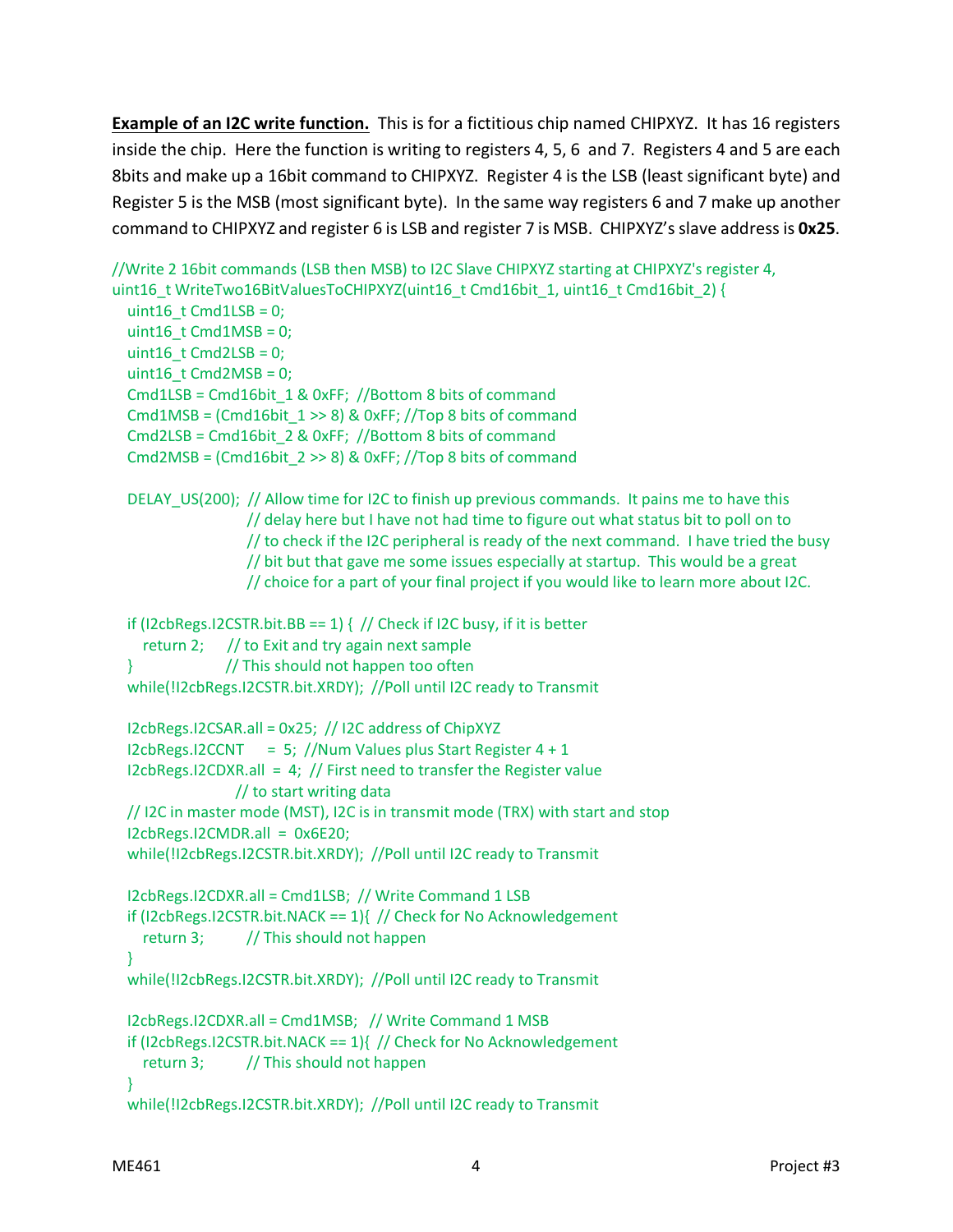```
 I2cbRegs.I2CDXR.all = Cmd2LSB; // Write Command 2 LSB
  if (I2cbRegs.I2CSTR.bit.NACK == 1){ // Check for No Acknowledgement
    return 3; // This should not happen
   }
   while(!I2cbRegs.I2CSTR.bit.XRDY); //Poll until I2C ready to Transmit
   I2cbRegs.I2CDXR.all = Cmd2MSB; // Write Command 2 MSB
                   // After this write since I2CCNT = 0 // A Stop condition will be issued
   if (I2cbRegs.I2CSTR.bit.NACK == 1){
     return 3;
   }
   return 0;
}
```
**Example of an I2C read function.** This is for a fictitious chip named CHIPXYZ. It has 16 registers inside the chip. Here the function is reading registers 10, 11, 12 and 13. Registers 10 and 11 are each 8bits and make up a 16bit sensor reading from CHIPXYZ. Register 10 is the LSB (least significant byte) and Register 11 is the MSB (most significant byte). In the same way registers 12 and 13 make up another 16bit sensor reading from CHIPXYZ and register 12 is LSB and register 13 is MSB. CHIPXYZ's slave address is **0x25**. Notice how the function first writes the start register with one I2C start condition and then re-issues a second start condition to switch the I2C communication to a read command.

```
//Read Two 16 Bit values from I2C Slave CHIPXYZ starting at CHIPXYZ's register 10
//Notice the Rvalue1 and Rvalue2 passed as pointers (passed by reference)
//So pass address of uint16_t variable when using this function for example:
// uint16 t Rval1 = 0;
\frac{1}{10} uint16_t Rval2 = 0;
// err = ReadTwo8BitValuesFromCHIPXYZ(&Rval1,&Rval2);
// This allows Rval1 and Rval2 to be changed inside the function and return
// the values read inside the function. 
uint16_t ReadTwo16BitValuesFromCHIPXYZ(uint16_t *Rvalue1,uint16_t *Rvalue2) {
  uint16_t Val1LSB = 0;
```

```
uint16 t Val1MSB = 0;
uint16 t Val2LSB = 0;
uint16_t Val2MSB = 0;
```
 DELAY\_US(200); // Allow time for I2C to finish up previous commands. It pains me to have this // delay here but I have not had time to figure out what status bit to poll on to // to check if the I2C peripheral is ready of the next command. I have tried the busy // bit but that gave me some issues especially at startup. This would be a great // choice for a part of your final project if you would like to learn more about I2C.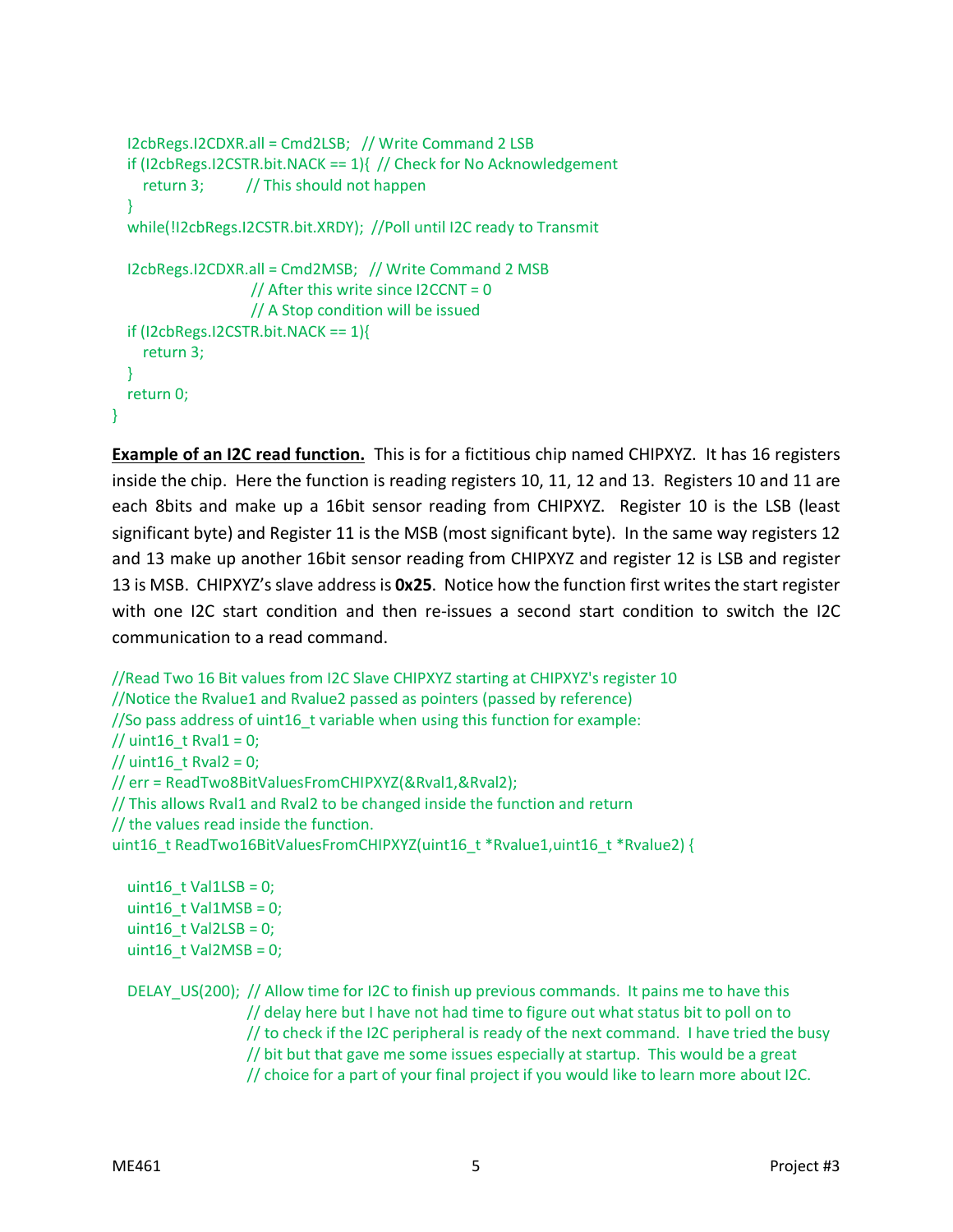```
if (I2cbRegs.I2CSTR.bit.BB == 1) {
   return 2;
 }
 while(!I2cbRegs.I2CSTR.bit.XRDY); //Poll until I2C ready to Transmit
 I2cbRegs.I2CSAR.all = 0x25; // I2C address of ChipXYZ
I2cbRegs.I2CCNT = 1; \frac{1}{1} Just Sending Address to start reading from
 I2cbRegs.I2CDXR.all = 10; // Start Reading at this Register location
 // I2C in master mode (MST), I2C is in transmit mode (TRX) with start
I2cbRegs.I2CMDR.alI = 0x6620; if (I2cbRegs.I2CSTR.bit.NACK == 1) {
   return 3;
 }
 while(!I2cbRegs.I2CSTR.bit.XRDY); //Poll until I2C ready to Transmit
 I2cbRegs.I2CSAR.all = 0x25; // I2C address of ChipXYZ 
I2cbRegs.I2CCNT = 4; // I2C in master mode (MST), TRX=0, receive mode start stop
 I2cbRegs.I2CMDR.all = 0x6C20; // Reissuing another Start with Read
 if (I2cbRegs.I2CSTR.bit.NACK == 1) {
   return 3;
 }
 while(!I2cbRegs.I2CSTR.bit.RRDY); //Poll until I2C has Recieved 8 bit value
 Val1LSB = I2cbRegs.I2CDRR.all; // Read CHIPXYZ
 if (I2cbRegs.I2CSTR.bit.NACK == 1) {
   return 3;
 }
 while(!I2cbRegs.I2CSTR.bit.RRDY); //Poll until I2C has Recieved 8 bit value
 Val1MSB = I2cbRegs.I2CDRR.all; // Read CHIPXYZ
 if (I2cbRegs.I2CSTR.bit.NACK == 1) {
   return 3;
 }
 while(!I2cbRegs.I2CSTR.bit.RRDY); //Poll until I2C has Recieved 8 bit value
 Val2LSB = I2cbRegs.I2CDRR.all; // Read CHIPXYZ
 if (I2cbRegs.I2CSTR.bit.NACK == 1) {
   return 3;
 }
 while(!I2cbRegs.I2CSTR.bit.RRDY); //Poll until I2C has Recieved 8 bit value
```